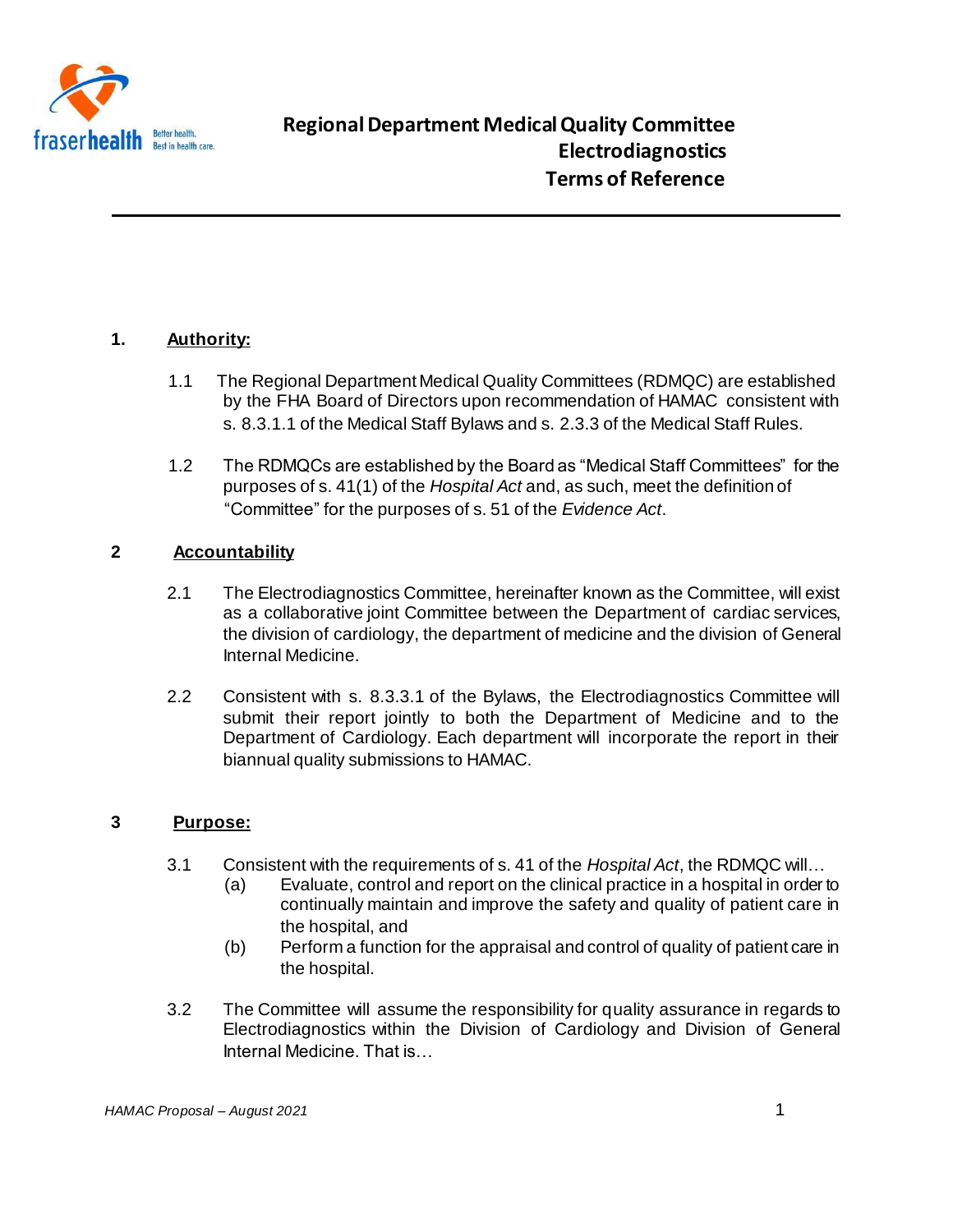

*Regional Departments shall participate in a program of professional practice evaluation and structured quality improvement regarding the care provided to patients by its members through a limited review of the standards of quality regarding interpretation of Electrodiagnostics including ECGs, ambulatory ECGs (i.e. Holter monitors), exercise stress testing and pacemaker interrogation performed in Fraser Health Authority.*

- 3.3 Fact finding, investigation and problem assessment by review of specific cases, adverse clinical events and audits of the care provided by members of the Department when appropriate.
- 3.4 Provide advice to the respective Regional Department Heads and/or HAMAC with respect to the education of the Medical Staff and other health care professionals.

### **4 Objectives/Functions/Roles:**

- 4.1 To conduct limited reviews of Electrodiagnostics reporting, with a view to establishing meaningful criteria by which care can be measured and compared.
- 4.2 To review complications in patient care including morbidity and mortality pertaining to Electrodiagnostics.
- 4.3 To conduct special audits of individual patient care cases and/or physicians as the Committee may determine is necessary in order to carry out its tasks or as requested by the HAMAC or other member of the medical administration. Written requests from individuals will also be considered by the Committee.
- 4.4 Where concerns relative to the medical management of cases are recognized by the Committee…
	- these concerns will be relayed through members of the Committee to the respective Department or Division Head who will be delegated to review the case within an acceptable timeframe; the member(s) of the medical staff involved shall be given the opportunity by the Department or Division Head to respond to any concerns in writing, or, at the option of the Department or Division Heads, by way of an oral discussion.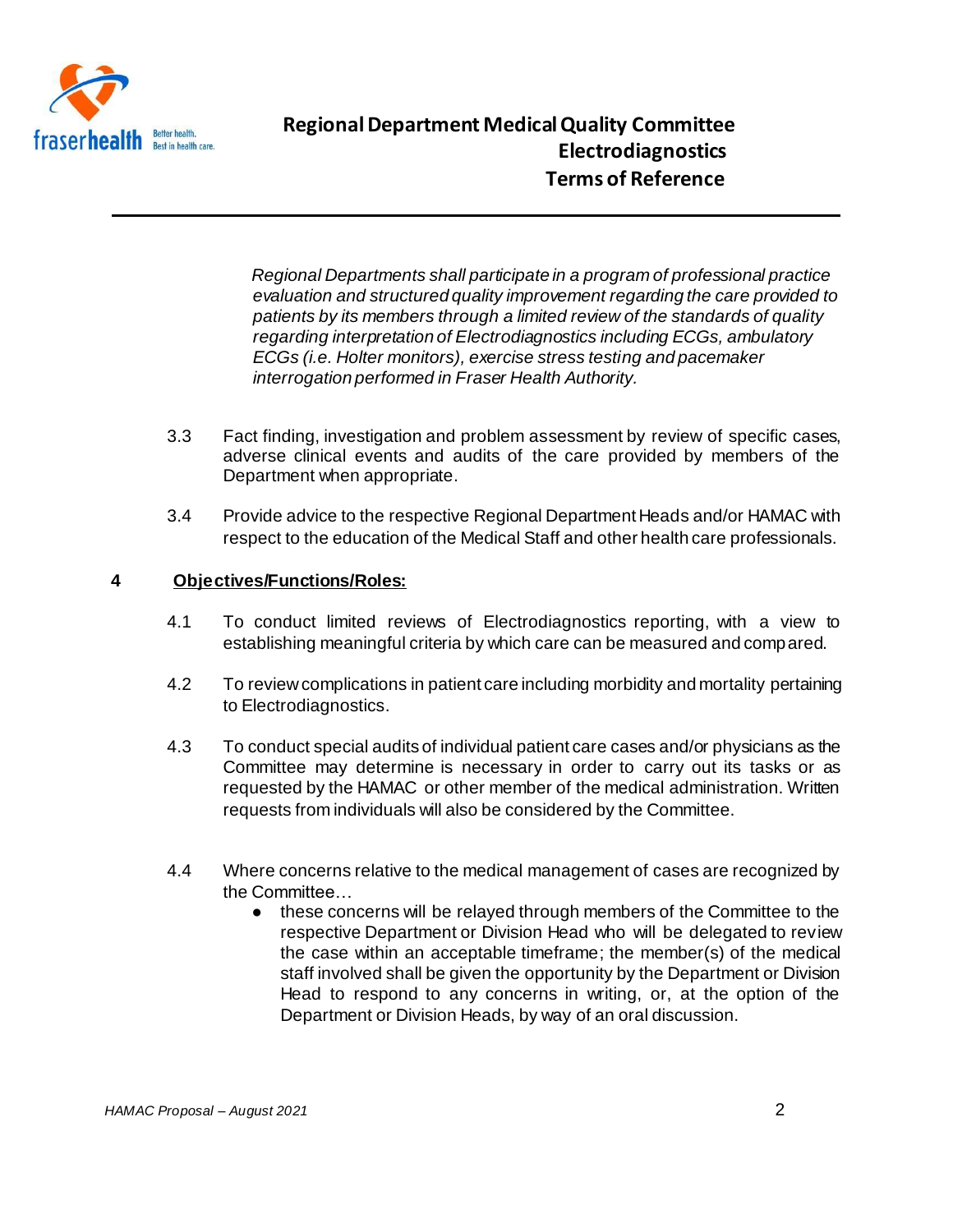

- If the concerns raised by the committee involve the regional department head medical practice then the reviewer will be an executive medical director as per the Fraser Health policy.
- establish and maintain confidentiality with respect to the individual member(s) involved.
- 4.5 The Committee will adhere to the protocol for managing confidential quality assurance information set out in s. 5.4 of the Medical Staff Rules.
- 4.6 The Committee will review all cases required by the Canadian Council on Health Facilities Services standards.
- 4.7 The Committee may recommend to medical administration that outside hospitals, individuals or agencies be engaged to perform audits or reviews on its behalf.

### **5 Membership:**

- Regional Department Head of Cardiology or delegate
- Regional Department Head of Medicine or delegate
- Regional Division Head of Cardiology or delegate
- Regional Division Head of General Internal Medicine or delegate
- Cardiology Lead of Quality Committee
- 1-2 members each from the Division of General Internal Medicine and the Department of Cardiology
- Subcommittees established under the Committee will have 1-2 members each from the Division of General Internal Medicine and the Department of Cardiology
- Consulting members from the Electrophysiology Service in FHA may be invited to provide an expert opinion as deemed necessary as per the Regional Department Head & Regional Division Head (or delegates)

#### Non-Voting Members:

The Committee may invite staff from the Health Record Department and/or Decision Support Services to aid in documentation and or review as well as any other member of the Medical Staff on individual request.